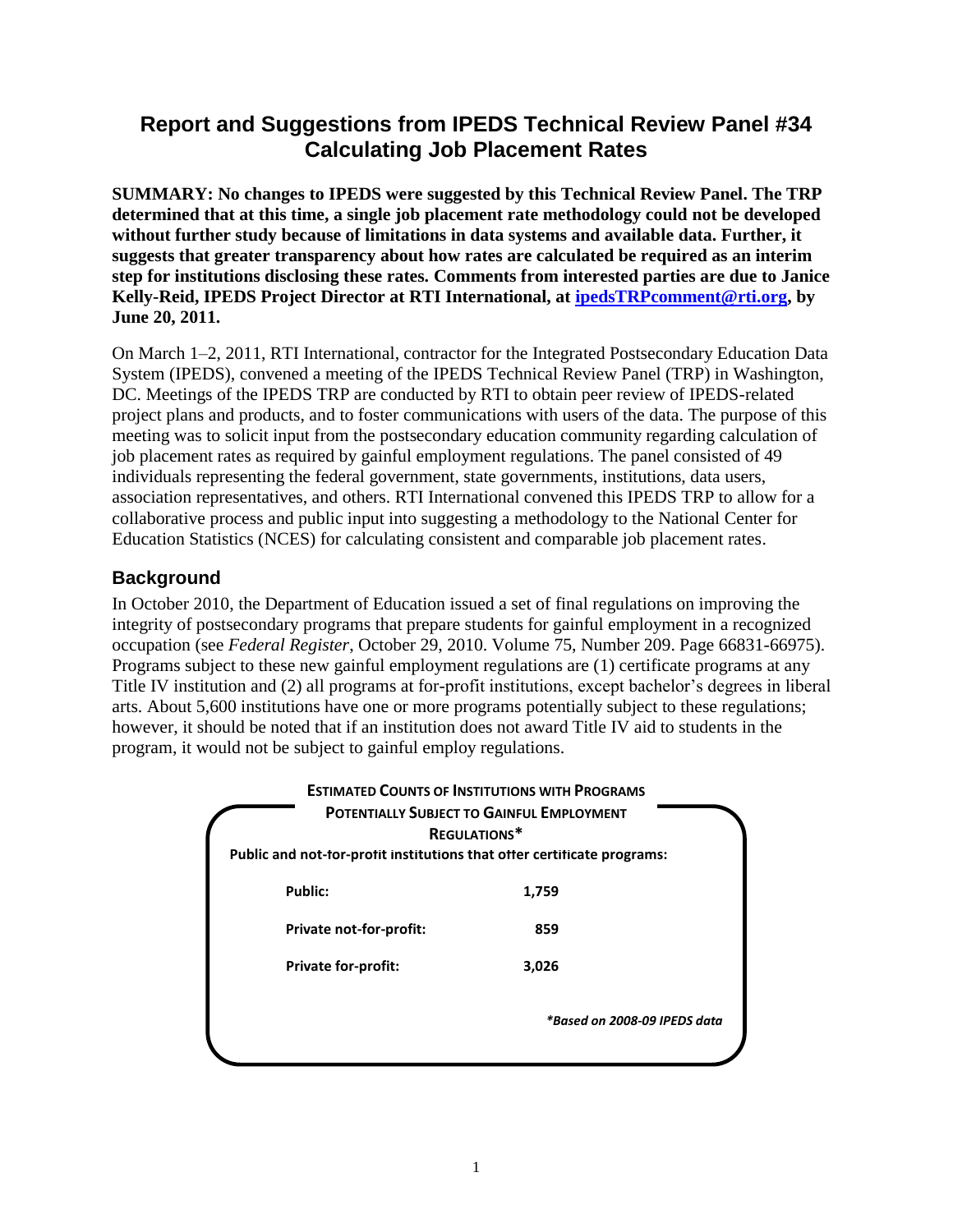One part of the regulations requires institutions to disclose on their websites and in promotional materials information on costs and outcomes of the programs, including job placement rates for program graduates. The final regulations charged NCES with developing a methodology for calculating job placement rates for institutions to meet the disclosure requirement.

| <b>Disclosure requirement</b>                      | Information that a postsecondary<br>institution is required to distribute or<br>make available to another party, such as<br>students or employees.                |
|----------------------------------------------------|-------------------------------------------------------------------------------------------------------------------------------------------------------------------|
| <b>Reporting requirement</b>                       | Information submitted to the<br>Department of Education or other<br>agencies.                                                                                     |
| submit information to the Department of Education. | Disclosure and reporting requirements sometimes overlap. For certain topics,<br>institutions are required to make information available to students or others and |

Prior to issuing the final regulations in October 2010, the Department posted for comment a Notice of Proposed Rulemaking with proposed regulations related to gainful employment in July 2010. Under these draft rules, institutions were to disclose a job placement rate for program graduates based on a definition already established in regulations for short-term (300-600 clock hour programs) undergraduate training programs:

#### **FORMULA FOR CALCULATING JOB PLACEMENT RATES PROPOSED IN THE PROPOSED RULEMAKING**

**Numerator: the number of students who, within 180 days of the day they received their degree, certificate, or other recognized educational credential [in a given award year], obtained gainful employment in the recognized occupation for which they were trained or in a related comparable recognized occupation and, on the date of this calculation, are employed, or have been employed, for at least 13 weeks following receipt of the credential from the institution.**

**Denominator: the number of students who, during the award year, received the degree, certificate, or other recognized educational credential awarded for successfully completing the program.**

The Department received a number of public comments on this method for calculating job placement rates. Some comments expressed concern that the time frames suggested would provide just a snapshot of a program's effectiveness in placing students; that the methodology for calculating job placement rates would be different from other methodologies used to report rates to accreditation and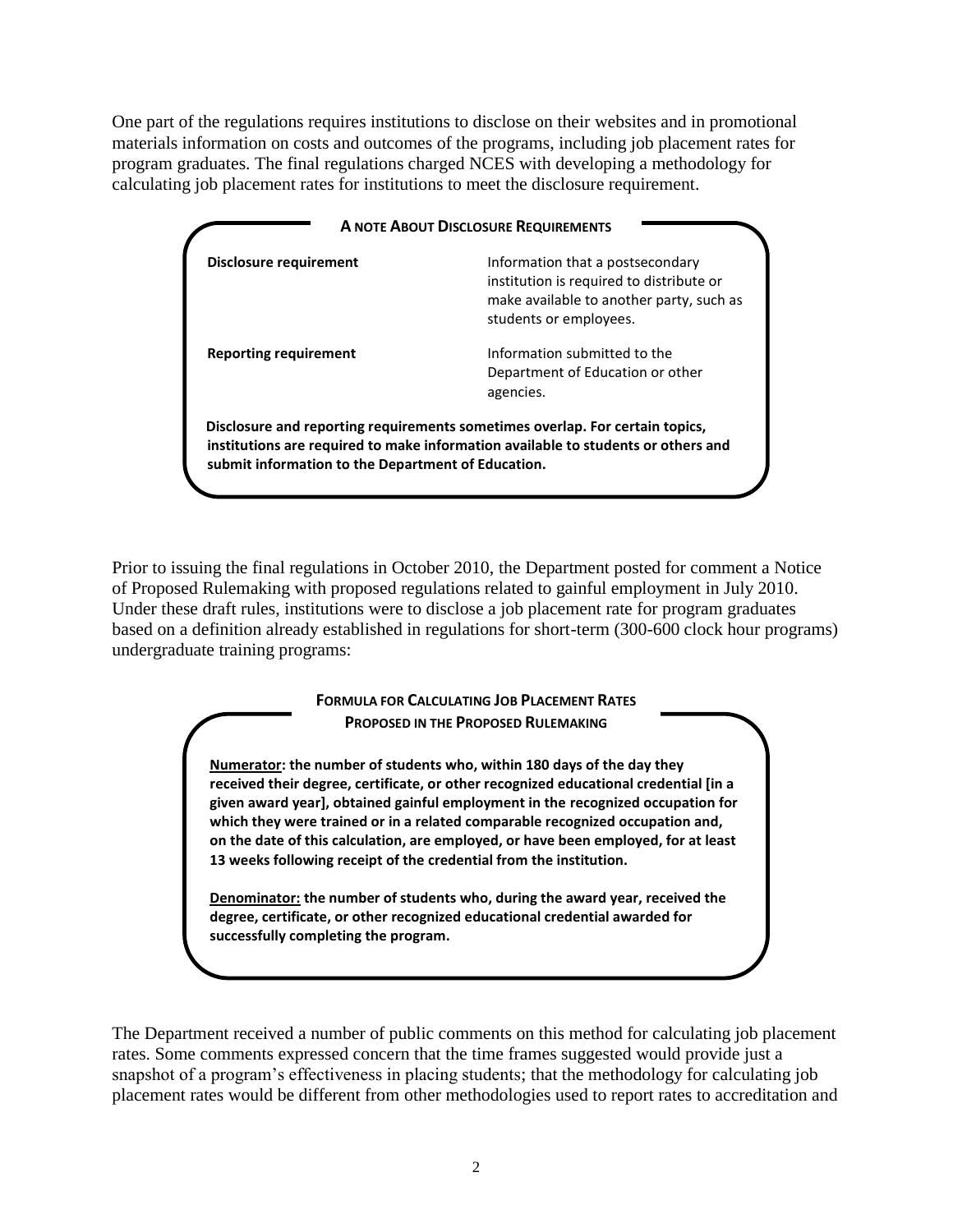state agencies; and that using state workforce data systems would provide incomparable data because of inconsistencies between states that maintain employment outcome data. Also, several commenters questioned how institutions could report comparable placement rates without providing clear definitions of the terms used to calculate the rates.

In response to these concerns, in the final regulations, the Department asked for a peer-reviewed approach to developing the calculations and asked for the assistance of NCES and the IPEDS TRP. The IPEDS TRP convened in March 2011 to develop a placement rate methodology for calculating consistent and comparable job placement rates in a way that balances the quality of the data with institutional burden. Specifically, the panel was asked to examine the following questions in considering the issue of calculating job placement rates:

- 1. How should institutions calculate job placement rates for gainful employment programs in order to meet new disclosure requirements?
- 2. If accrediting and state agency rates are used, what should institutions that do not currently report placement rates to any agency disclose? Should there be a common metric for those institutions and programs to use?
- 3. If a common metric is suggested, how should it be defined, and what are the best methods for institutions to obtain employment data?
- 4. Should job placement rates be reported in IPEDS? If yes, how should they be collected using the current IPEDS system and survey components? Should job placement rates be made available on College Navigator?

# **1. How should institutions calculate job placement rates for gainful employment programs in order to meet new disclosure requirements?**

As of July 1, 2011, institutions that currently report placement rates to accrediting or state agencies – either at the institutional or program level – are required to disclosed job placement rates for their gainful employment programs based on the rate used to report to the accreditation or state agency. Institutions must also disclose the agency or state for which the placement rate was calculated. This approach is required until NCES develops a methodology.

The TRP considered two approaches to calculate job placement rates, as described below.

### *Approach #1: Continue to use job placement rates reported by institutions to accreditation and state agencies*

The reporting of job placement rates to accreditation agencies is complicated by a number of factors. The most obvious limitation of this approach is the comparability of the rates.

- Often the methodologies for calculating job placement rates vary from agency to agency, resulting in placement rates across agencies and states that are incomparable. A review of selected accreditation agencies found incomparable job placement rates due to differences in:
	- o cohorts of students for whom job placement is captured;
	- o allowable exclusions from student cohort;
	- o definitions for job placement;
	- o time frames for observing employment; and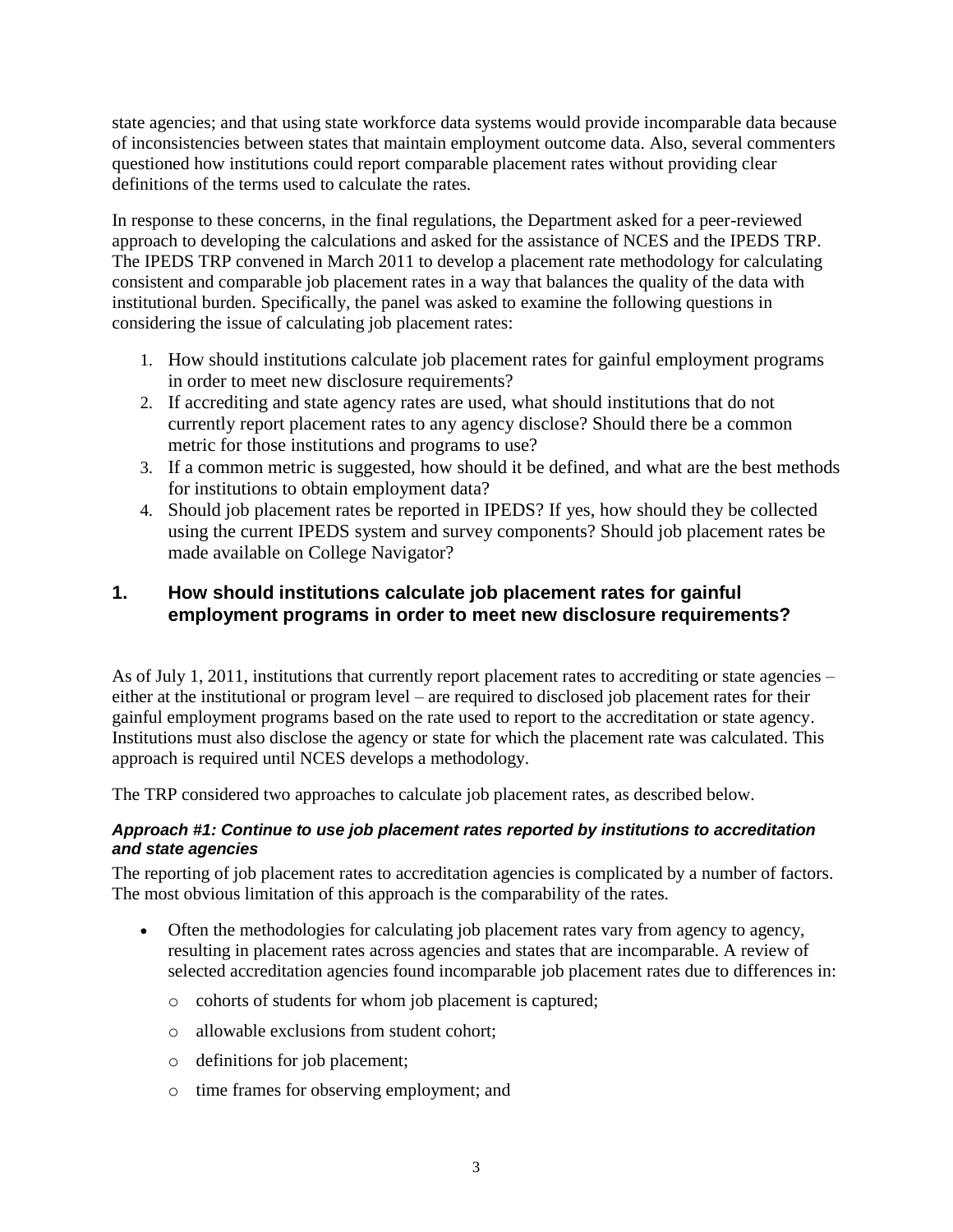- o documentation supporting job placement.
- Among state agencies and commissions, some states allow institutions to report the same rates as those reported to accreditation agencies, while other states require institutions to follow the state's methodology for calculating student job placement rates. As a result, a school could report two different job placement rates for a single program: a rate calculated for the accreditation agency and a rate calculated for the state.
- Not all institutions with gainful employment programs are currently required to report a job placement rate to an accrediting or state agency.

#### *Approach #2: Develop a common metric for calculating placement rates*

Using a common metric for calculating job placement rates increases the comparability of job placement rates. This approach is reliant on data availability. There are three possible methods for institutions to obtain the data on employment necessary to calculate a job placement rate:

- **Institutionally collected data.** As required in reporting placement rates for short-term programs, institutions could track and document employment of the completers themselves.
- **State data systems.** Institutions could use state data systems to track students into the workforce.
- **Federal data match.** As part of the new gainful employment requirement, institutions will be reporting data to Federal Student Aid (FSA)/Department of Education on debt levels for students completing each gainful employment program. These data will be matched by the Social Security Administration (SSA) to SSA wage records, and aggregated (rather than student-level) data will be returned to the institution. Using these data, a program job placement rate could be determined using the number of graduates in a cohort who are employed.

Some combination of these methods is also an option.

#### *Discussion*

The panel noted that job placement rate disclosures provide useful information about the effectiveness of gainful employment programs. Because job placement rates are important to consumers, the panel was concerned with promoting transparency. To address the federal regulation, the panel determined that the placement rate methodology developed by NCES should provide the most meaningful measure of job placement rates when applied to most institutions, with the lowest amount of burden.

The prevailing opinion throughout the discussion was that ideally, job placement rates should be consistent and comparable across institutions and across programs. Thus, a majority of the TRP discussion focused on developing a common metric for calculating job placement rates. The panel agreed that a common metric is the preferable approach for calculating job placement rates. However, in order to capture useful and meaningful data, it would first be necessary to more clearly define the timing of the job placement and determine the best methods for institutions to obtain employment data.

The panel recognized that an important distinction can be made between *job placement rate* and *employment rate*. The panel defined *job placement* as a job in the field or a closely related field postcertificate or postdegree (regardless of prior employment) and *employment* as any employment postcertificate or postdegree (regardless of prior employment).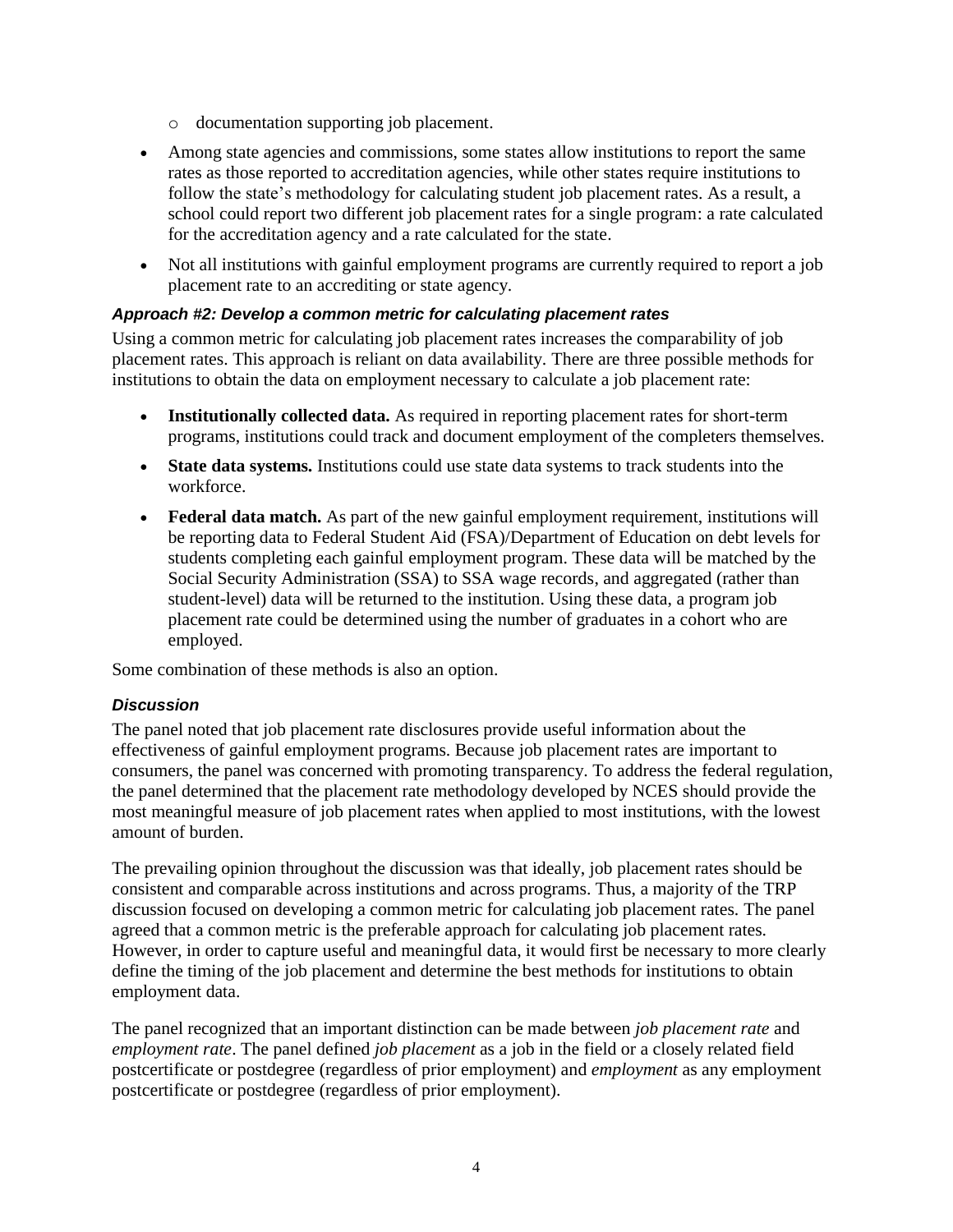The panel agreed that in order to identify the key components of a common metric for calculating job placement rates, it is necessary to consider the different ways in which a student could be considered gainfully employed. For example, should there be an employment threshold, or a minimum amount of either earnings or hours worked necessary for *employment*? Further, is any employment acceptable, or must the graduate be employed in an occupation in the field for which he or she was trained?

Additionally, there is the issue of students who were already employed prior to enrolling in a program and how job placement data could accurately reflect these students' employment situation following program completion. The panel was concerned that neither an employment rate nor a job placement rate adequately addresses continuous employment. As a result of this discussion, the panel determined that the concept of gainful employment is somewhat ambiguous and subject to interpretation.

The panel agreed that it is also necessary to take into consideration the different ways in which employment data used to calculate job placement might be obtained, as the method used could limit how the metric is defined. Depending on the method used, obtaining sufficient data may be burdensome and administratively complex.

The panel noted that the least burdensome method for obtaining employment data is using a federal data match. SSA data could capture whether or not a program completer is employed. However, no data are collected regarding the occupation type. Thus, it is impossible to calculate a *true* job placement rate—a job in the field or a field related to the program studied—using a federal data match. However, it may possible to calculate a more general employment rate. The panel agreed that setting a minimum threshold to define what is acceptable employment provides a more valuable measure than whether or not a student is employed. However, it appears that SSA data records do not include the number of hours or weeks a person is employed or the start date of the employment. SSA captures income data but the panel noted the potential for ambiguity in determining a reasonable minimum income threshold for a given field. The panel further noted that when using SSA data, it is essential to determine at what point in time student employment should be measured and whether students would need to have been employed for a specific period of time. However, SSA data are only collected annually, not quarterly, making it impossible to determine how long after graduating from an institution the student was placed in a job.

Next, the panel examined using state data systems to match students' postsecondary data with workforce data. Only a few state workforce systems contain occupation data elements, such as a U.S. Department of Labor Standard Occupational Classification (SOC) code. Such information is necessary to determine whether a student is employed in a particular field of study. Given the large variations in ability to access Unemployment Insurance wage data across states and the data limitations resulting in the inability to capture job placement or employment in a different state, the panel determined it is unlikely that these data could be used to calculate the job placement rates using state systems at this time. However, there are several federal initiatives to support the development of state data systems, such as the State Longitudinal Data Systems, which may allow for better coverage by and data within these systems in the future.

Finally, the panel discussed having institutions track students and calculate rates entirely on their own, but using an established common methodology. There is a high level of burden and cost associated with this method because placement is usually tracked by the student services department through a number of sources including student or employer surveys, business directory listings, websites, and business cards. The panel noted that one of the main disadvantages of student and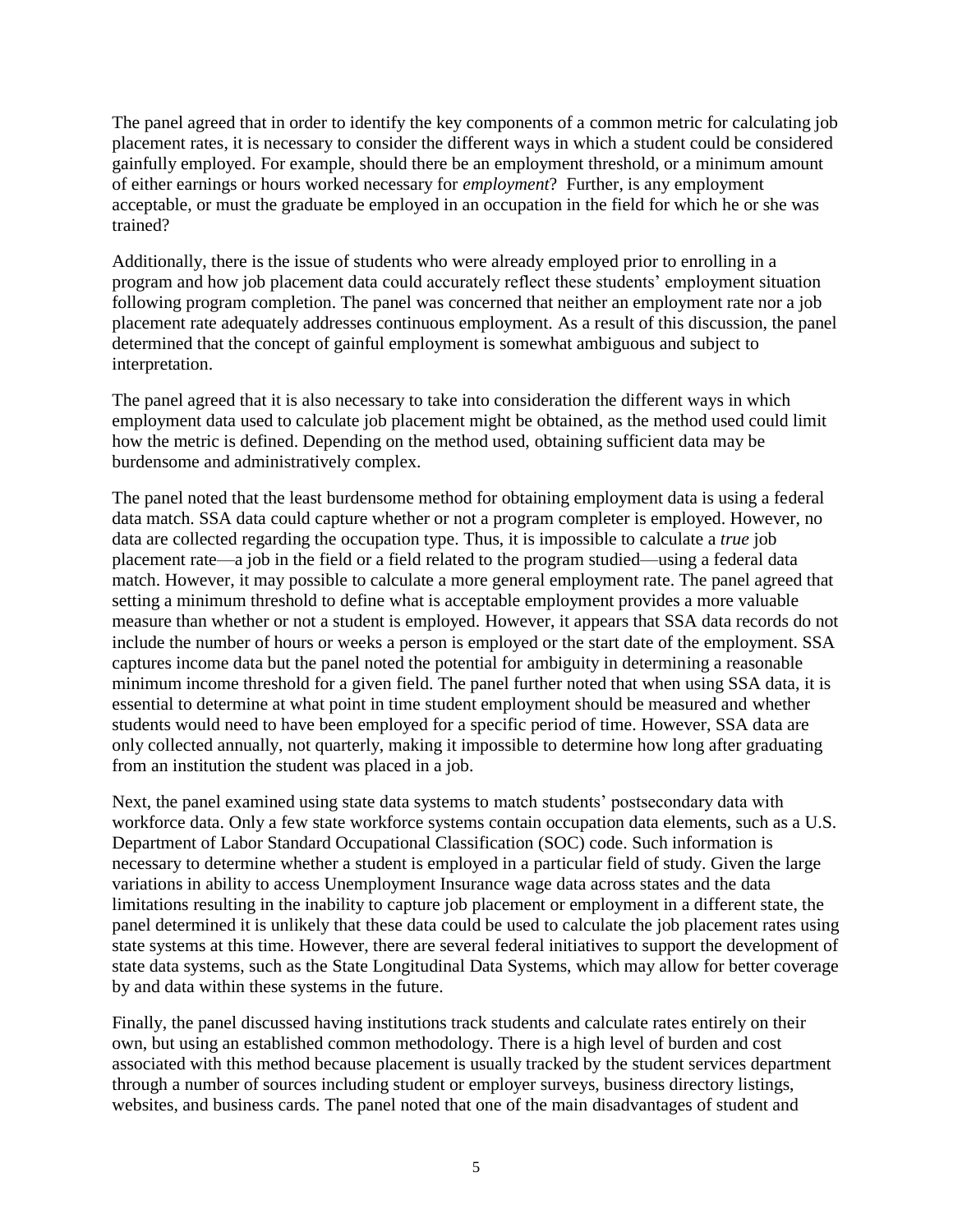alumni surveys is the typically low response rates. This in turn increases the potential for lack of comparability and response rate bias.

The panel acknowledged the underlying question in the requirement—to what extent are students employed in the field or a field related to the program studied—and how this question relates to a common metric. As noted, determining whether or not a student is employed in the field studied or a related field is impossible when using a federal data match because the records have no occupation type indicators. The panel further noted that this underlying question cannot be answered using employment data obtained through a state data system. At this time, data about a student's employment in the field or in a field related to their program of study can only be obtained if an institution tracks students and calculates the rate entirely on its own. After careful consideration, the panel determined that if a common metric is developed, the only method currently available for institutions to obtain employment data is by collecting the data themselves.

In light of this, the panel expressed concern about the undue burden this method may place on institutions. One of the main factors affecting burden is whether or not the institution is already required to report rates to accrediting agencies and states. For institutions that are already required to report rates to accrediting agencies and states, if the required method and rate differ from what they are reporting, they many have to calculate multiple rates based on different reporting requirements. For institutions that do not already calculate job placement rates, they will need to dedicate resources and staff to do so following whatever method is required. Panel members questioned extent to which this burden would be worth the benefit.

While the TRP consensus was that calculating job placement rates using a common metric would be preferable, the group was unable to provide a more definitive suggestion at this time. The panel suggested that a more focused review be conducted on (1) how to define key elements in a common metric in a way that presents meaningful and valid data and (2) the availability and expansion of data sources to support a common metric. The panel suggested the topic be explored in greater detail by the Department of Education.

However, as an interim measure the TRP suggests that more transparency around the rates being disclosed based on the state and accrediting agency methods would assist consumers in interpreting and comparing the rates. Therefore, in addition to the information already required (the job placement rates they currently report to accreditation or state agencies charged with monitoring the integrity of institutions that operate in their state and the name of the agency or state for which the placement was calculated) institutions should also disclose the following about the job placement rates:

| Job Placement Rate          | XX%                                                                                                                         |
|-----------------------------|-----------------------------------------------------------------------------------------------------------------------------|
| Who is included?            | Example text: Students who completed the program between July 1,<br>2010 and June 30, 2011.                                 |
| What type of job?           | Example text: Students included in this rate found jobs in the following<br>fields:<br>SOC <sub>1</sub><br>SOC <sub>2</sub> |
| When were they employed?    | Example text: Students included in this rate had jobs within 6 months<br>and were employed for at least 3 months            |
| How were graduates tracked? | Example text: The institution conducted an alumni survey and it had a<br>65% response rate.                                 |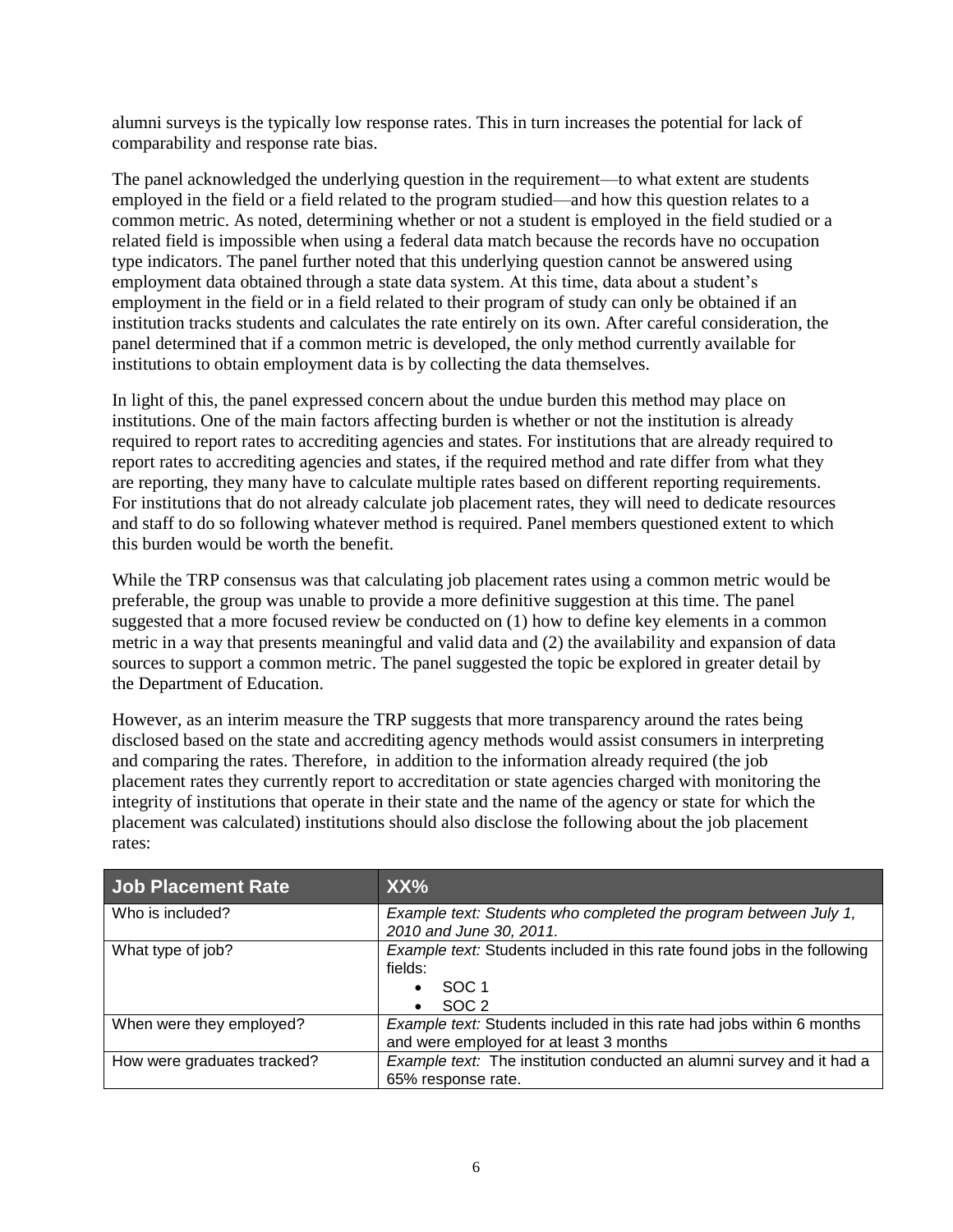The panel agreed that how the job placement rate was calculated is an important piece of consumer information. In initial discussions, the panel was concerned about the comparability of the rates reported to states and accreditation agencies because of differences in definitions. However, the panel agreed that disclosing how the rate is calculated provides meaningful context. The panel came to the consensus that disclosing how the rate was calculated does not substantially increase burden because institutions already track all this information in their databases to report to the agencies.

### **2. If accrediting and state agency rates are used, what should institutions that do not currently report such rates to any agencies disclose? Should there be a common metric for those institutions and programs to use?**

### *Background*

Beginning on July 1, 2011, institutions will begin disclosing the job placement rates they currently report to accreditation or state agencies charged with monitoring the integrity of institutions that operate in their state. If the suggestions from Discussion Item #1 are implemented, institutions will begin disclosing (1) job placement rates for programs that prepare students for gainful employment using rates already required by their state or accrediting agency, (2) the name of the agency or state for which the rate was calculated, and (3) how the rate was calculated.

The panel was asked to address any issues the suggested interim approach will create for institutions that do not already disclose job placement rates for each gainful employment program because they are not required to report job placement rates to their accrediting agency or state.

#### *Discussion*

The TRP noted that institutions that do not currently report rates to any such agency will not be required to disclose program job placement rates on July 1, 2011. However, any institution that offers a program subject to the gainful employment regulations will be required to disclose job placement rate by program once a common methodology is developed and made available.

The TRP attempted to find a solution for institutions that do not currently report job placement rates to an accreditation agency or a state agency. Panelists agreed on the necessity of finding a solution that would impose the least amount of institutional burden. Given the drawbacks of using a common metric, the panel suggested that these institutions should use a method of their choice.

The panel further suggested that these institutions should disclose (1) the job placement rate for programs that prepare students for gainful employment, using the method of their choice, and (2) details about how the rate was calculated, using a form similar to the disclosure form discussed above.

### 3. **If a common metric is suggested, how should it be defined, and what are the best methods for institutions to obtain employment data?**

#### *Background*

Given the variations in methodologies used by accreditation and state agencies to calculate job placement rates, a number of key elements would need clarification before development of a common metric.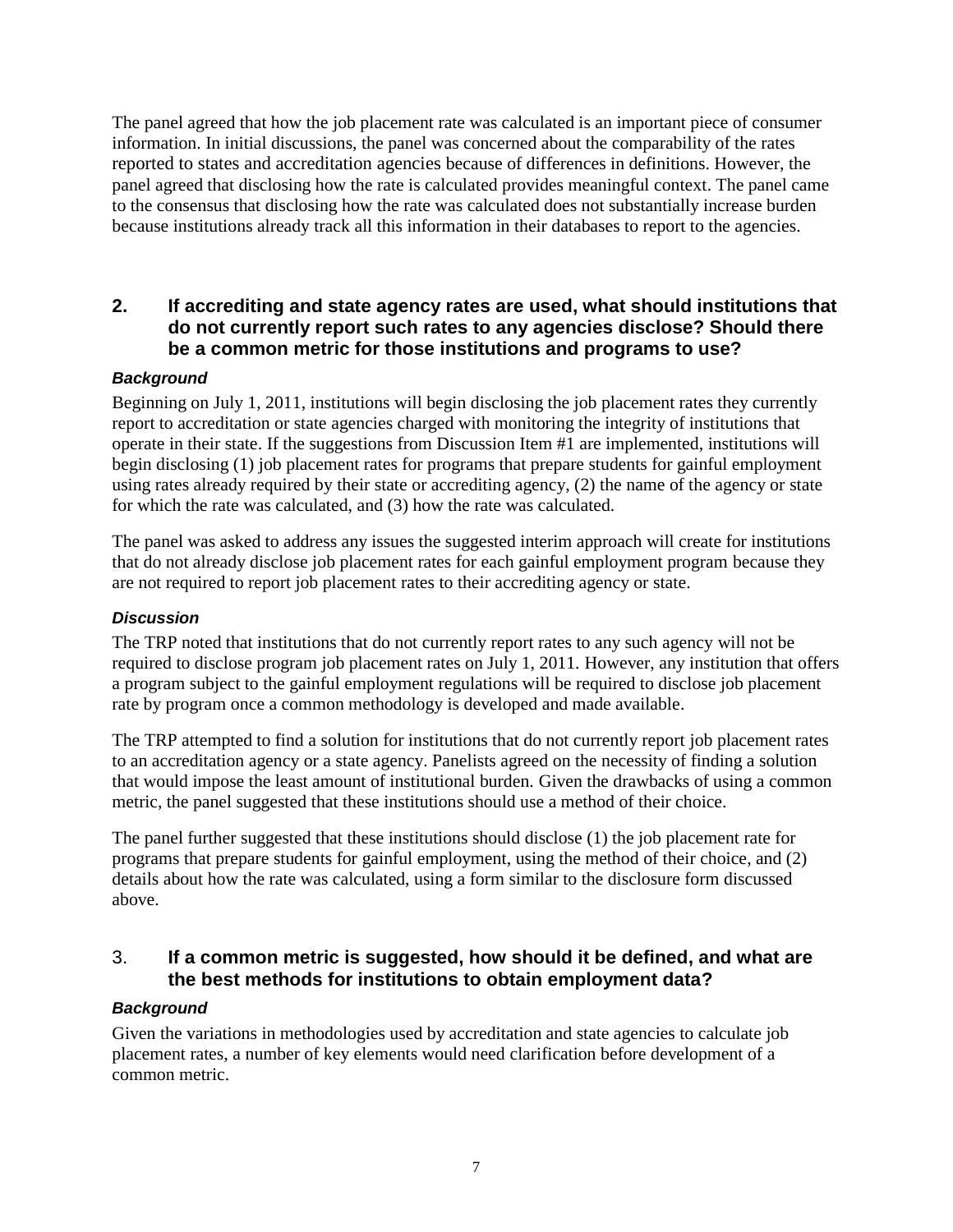In discussing the key components of a common metric, it will also be necessary to consider the different ways in which data on employment might be obtained to calculate job placement as the method used could limit how the metric is defined.

#### *Discussion*

In examining the possibility of using a common metric to calculate job placement rates, the panel agreed that a common metric is a worthwhile approach. However, the panel suggested that additional research be conducted on employment and job data sources available to assess the feasibility of using a common metric. As a result, the issue of how to define a common metric became moot at this time. Likewise, so did the best methods for obtaining employment data under this approach.

# **4. Should job placement rates be reported to IPEDS?**

### *Background*

A final topic for discussion by the TRP was whether job placement rates should be added to the IPEDS data collection. Under the regulations, institutions must disclose to the public a job placement rate for each program, but they are not required to report the rates to the Secretary through IPEDS.

The benefit of reporting job placement rates via IPEDS is that it would allow for rates to be compared across programs and institutions and would be readily available on College Navigator. However, depending on which method of calculating rates is decided upon by the TRP, it may be unwise to encourage comparisons across all programs. If institutions are allowed to use accrediting and state agency rates, the placement rate would only be comparable across programs covered by a single accreditor, not across programs covered by multiple accreditors. If job placement rates are to be included on College Navigator, they would not necessarily need to be collected through IPEDS if the federal match method were used. In that case, FSA could share the program employment rate calculation with NCES and NCES could post the job placement rates to College Navigator. This process would be similar to that of loan default rates, which are not collected or calculated through IPEDS and are currently included on the site.

While it might be useful to have job placement rates in IPEDS, there are serious disadvantages to requiring the data to be reported within IPEDS. IPEDS data (except completions data) are reported at an institution level, not a program level. About 50,000 gainful employment programs, at an estimated 5,600 institutions, are subject to the job placement rate requirement, which could make reporting the job placement rate to IPEDS extremely burdensome and complex, for both institutions and NCES.

#### *Discussion*

Given the variations in methodologies used by accreditation and state agencies to calculate job placement rates, placement rates are often not comparable. Because the TRP suggested allowing institutions to disclose rates already reported to accreditation and state agencies, the panel advised against posting the rates on College Navigator.

At several points during discussion, the panel considered the feasibility of adding job placement rates to IPEDS data collection. However, the panel determined until a common metric is defined, this discussion should be tabled.